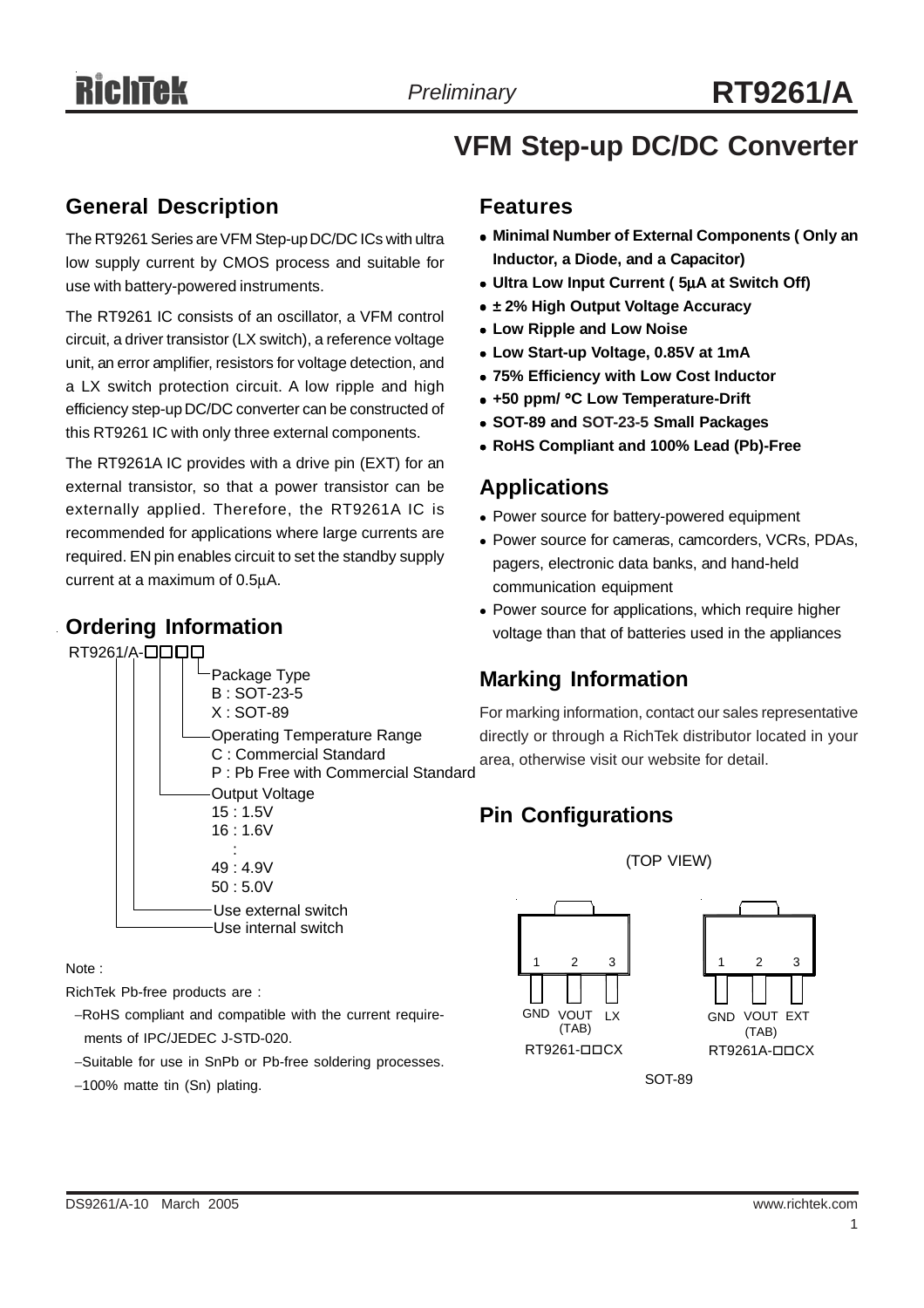

SOT-23-5

# **Typical Application Circuit**



Figure 1



Figure 2



Figure 3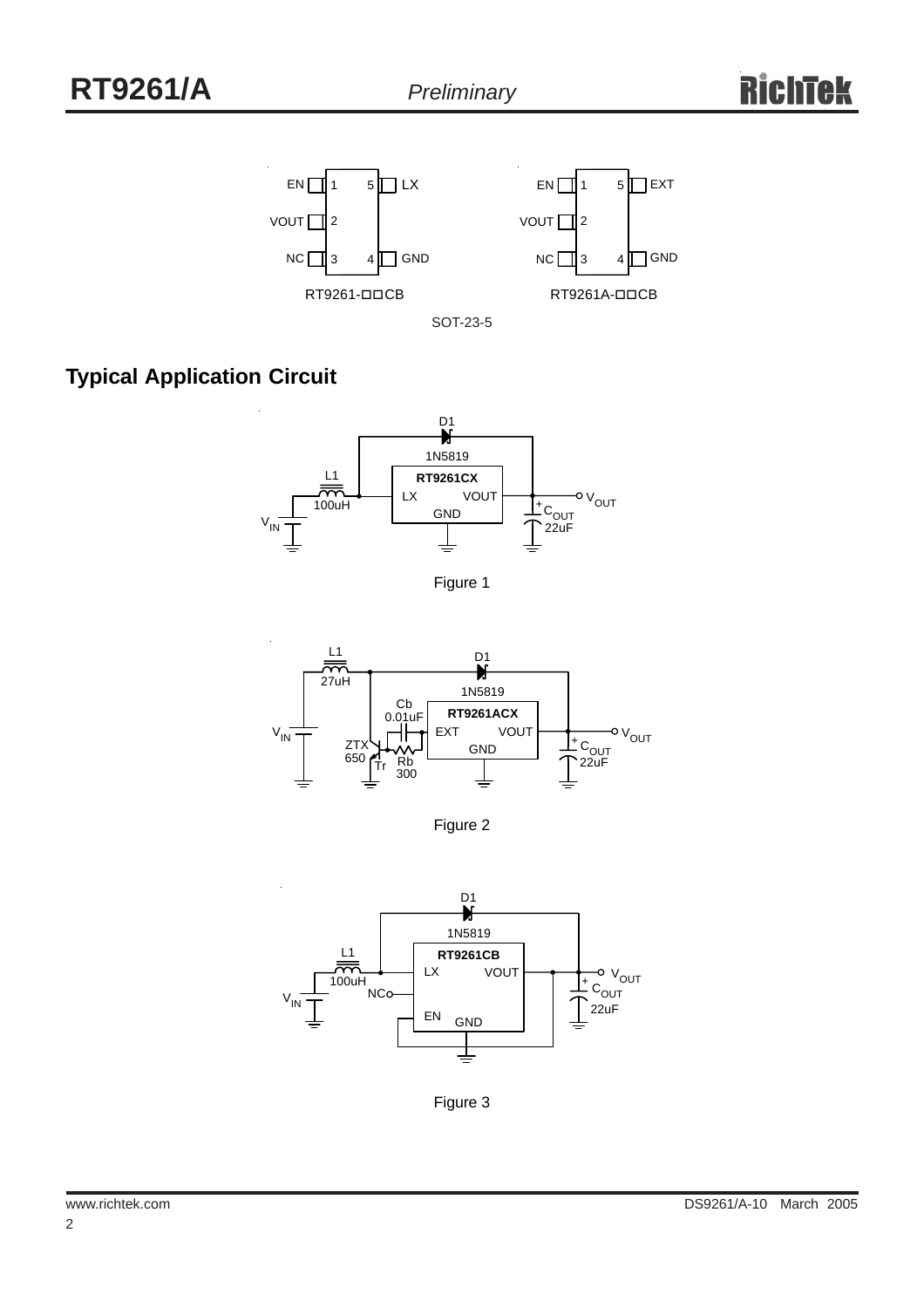

Figure 4



Figure 5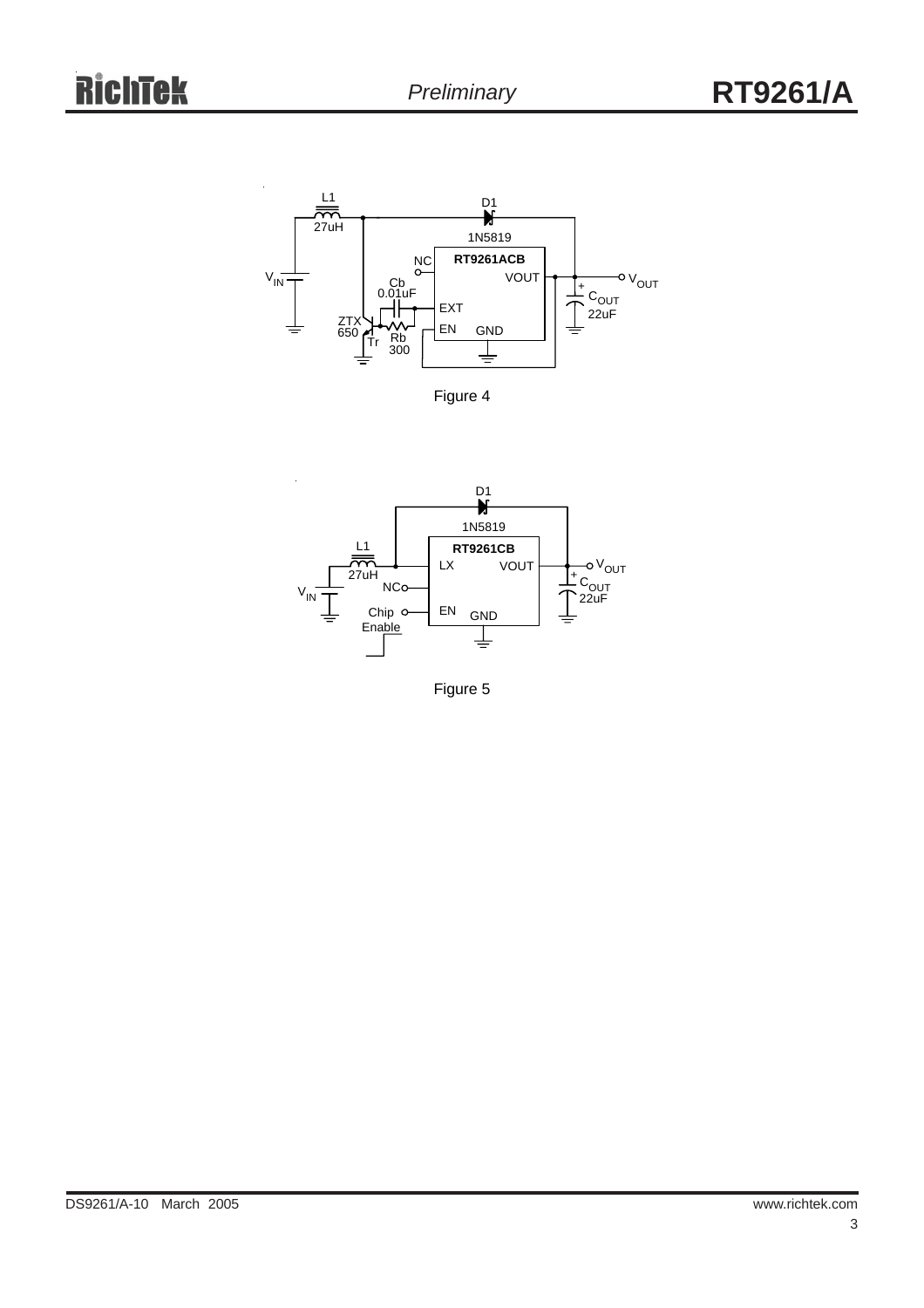# **Functional Pin Description**

| Pin No. |                |       |            | <b>Pin Name</b> | <b>Pin Function</b>          |  |
|---------|----------------|-------|------------|-----------------|------------------------------|--|
| -xxCX   | A-xxCX         | -xxCB | $A - xxCB$ |                 |                              |  |
|         |                | 4     | 4          | <b>GND</b>      | Ground                       |  |
| 2       | $\overline{2}$ | 2     | 2          | <b>VOUT</b>     | Output Voltage               |  |
| 3       | --             | 5     | $- -$      | LX              | Pin for Switching            |  |
| $- -$   | 3              | $- -$ | 5          | <b>EXT</b>      | <b>Drive External Device</b> |  |
| $- -$   | --             |       |            | EN              | Chip Enable (Active High)    |  |
| $- -$   | --             | 3     | 3          | <b>NC</b>       | No Connected                 |  |

### **Function Block Diagram**



#### Notes:

- $(1)$  LX Pin...... only for 9261- $\Box$  CX and 9261- $\Box$  CB
- $(2)$  EXT Pin.... only for 9261A- $\square$   $\square$ CX and 9261A- $\square$   $\square$ CB
- $(3)$  EN Pin...... only for 9261- $\Box$  CB and 9261A- $\Box$  CCB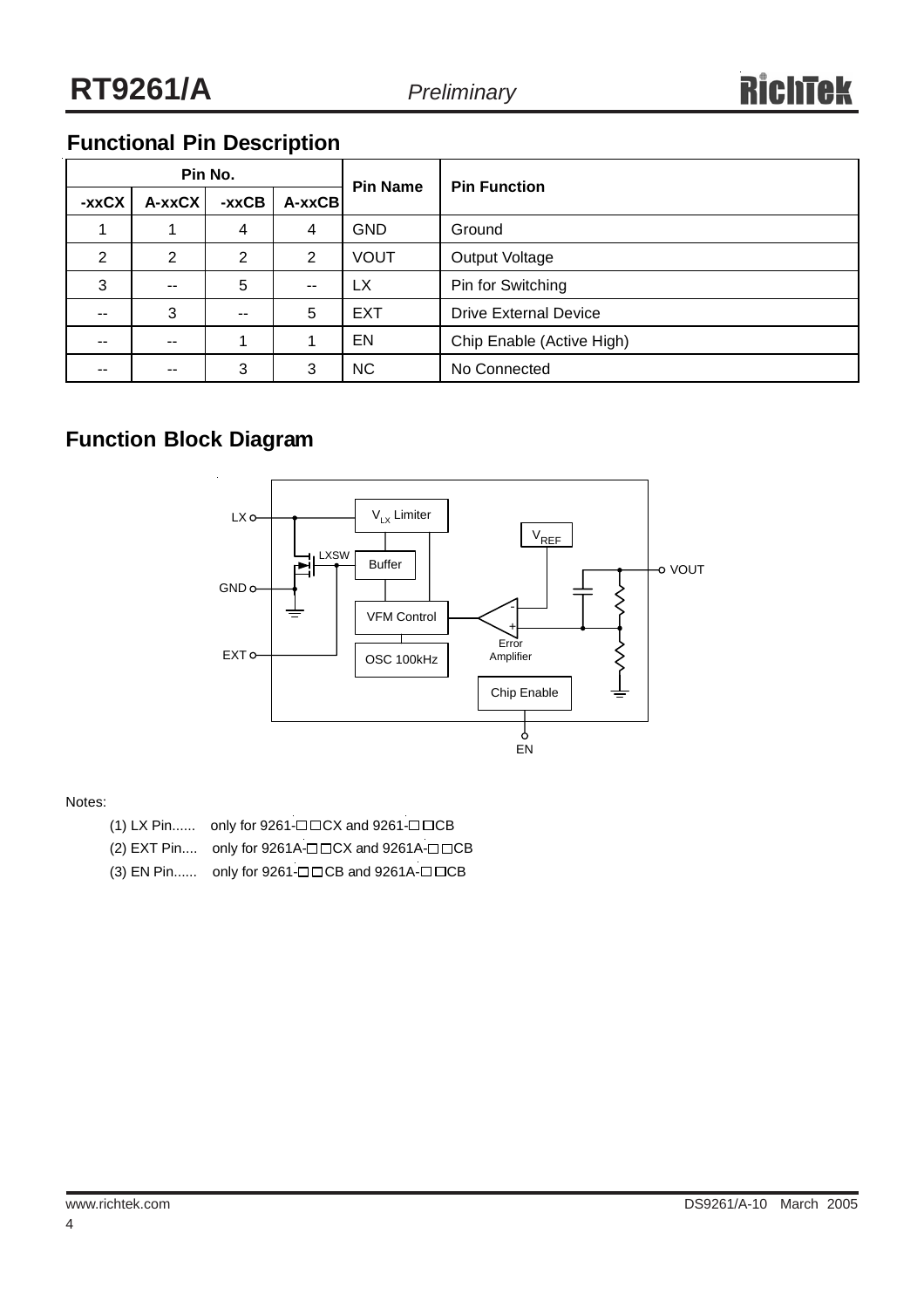# **Absolute Maximum Ratings**

| • Power Dissipation, $P_D @ T_A = 25^{\circ}C$ |  |
|------------------------------------------------|--|
|                                                |  |
|                                                |  |
| • Package Thermal Resistance                   |  |
|                                                |  |
|                                                |  |
|                                                |  |
|                                                |  |
|                                                |  |
|                                                |  |
| Notes:                                         |  |

- (1) Applicable to RT9261- $\square$  $\square$ CX and RT9261- $\square$  $\square$ CB
- (2) Applicable to RT9261A- $\square\square$ CX and RT9261A- $\square\square$ CB
- (3) Applicable to RT9261- $\square \square$ CB and RT9261A- $\square \square$ CB

#### **Electrical Characteristics** (Refer to Figure 1)

| <b>Parameter</b>               |                                | Symbol            | <b>Test Conditions</b>                                        | Min  | <b>Typ</b>               | <b>Max</b>     | <b>Units</b> |
|--------------------------------|--------------------------------|-------------------|---------------------------------------------------------------|------|--------------------------|----------------|--------------|
| <b>Output Voltage Accuracy</b> |                                | <b>AVOUT</b>      |                                                               | $-2$ | $\overline{\phantom{a}}$ | $+2$           | %            |
| Input Voltage                  |                                | V <sub>IN</sub>   |                                                               | --   | --                       | $\overline{7}$ | V            |
| Start-up Voltage               |                                | $V_{ST}$          | $I_{OUT} = 1mA$ , $V_{IN}: 0 \rightarrow 2V$                  | --   | 0.85                     | 1.0            | V            |
| Hold-on Voltage                |                                | VHO               | $I_{OUT} = 1mA$ , $V_{IN}: 2 \rightarrow 0V$                  | 0.7  | $- -$                    | --             | V            |
|                                | $V_{OUT}$ $\leq$ 3.5V $^{(1)}$ |                   | To be measured at $V_{IN}$ at                                 | --   | 15                       | 18             | μA           |
| Input Current 1                | $3.5V < V_{OUT} \leq 5V^{(2)}$ |                   | no load                                                       | --   | 18                       | 24             |              |
| Input Current 2                |                                |                   | To be measured at $V_{\text{OUT}}$ in<br>switch off condition |      | 5                        | 8              | μA           |
| LX Switching Current           | $V_{OUT}$ $\leq$ 3.5V $^{(1)}$ |                   |                                                               | 60   | $-$                      | --             |              |
|                                | $3.5V < V_{OUT} \leq 5V^{(2)}$ | <b>ISWITCHING</b> | $V_{LX} = 0.4V$                                               | 80   | $\sim$ $\sim$            | --             | mA           |
| LX Leakage Current             |                                | <b>ILEAKAGE</b>   | $V_{LX} = 6V$                                                 | --   | --                       | 0.5            | $\mu$ A      |
| <b>Maximum Oscillator</b>      |                                | $F_{MAX}$         |                                                               | 80   | 120                      | 160            | kHz          |
| <b>Oscillator Duty Cycle</b>   |                                | Dosc              | On ( $V_{LX}$ " L") side                                      | 65   | 75                       | 85             | %            |
| Efficiency                     |                                |                   |                                                               | --   | 75                       | --             | %            |
| V <sub>LX</sub> Voltage Limit  |                                |                   | $LX$ switch on                                                | 0.65 | 0.8                      | 1.0            | V            |

Notes:

(1)Unless otherwise provided,  $V_{IN}$  = 1.8V,  $V_{SS}$  = 0V,  $I_{OUT}$  = 10mA,  $T_{OPT}$  = 25°C, and External Circuit of Typical Application (2)Unless otherwise provided,  $V_{IN} = 3V$ ,  $V_{SS} = 0V$ ,  $I_{OUT} = 10mA$ ,  $T_{OPT} = 25^{\circ}C$ , and External Circuit of Typical Application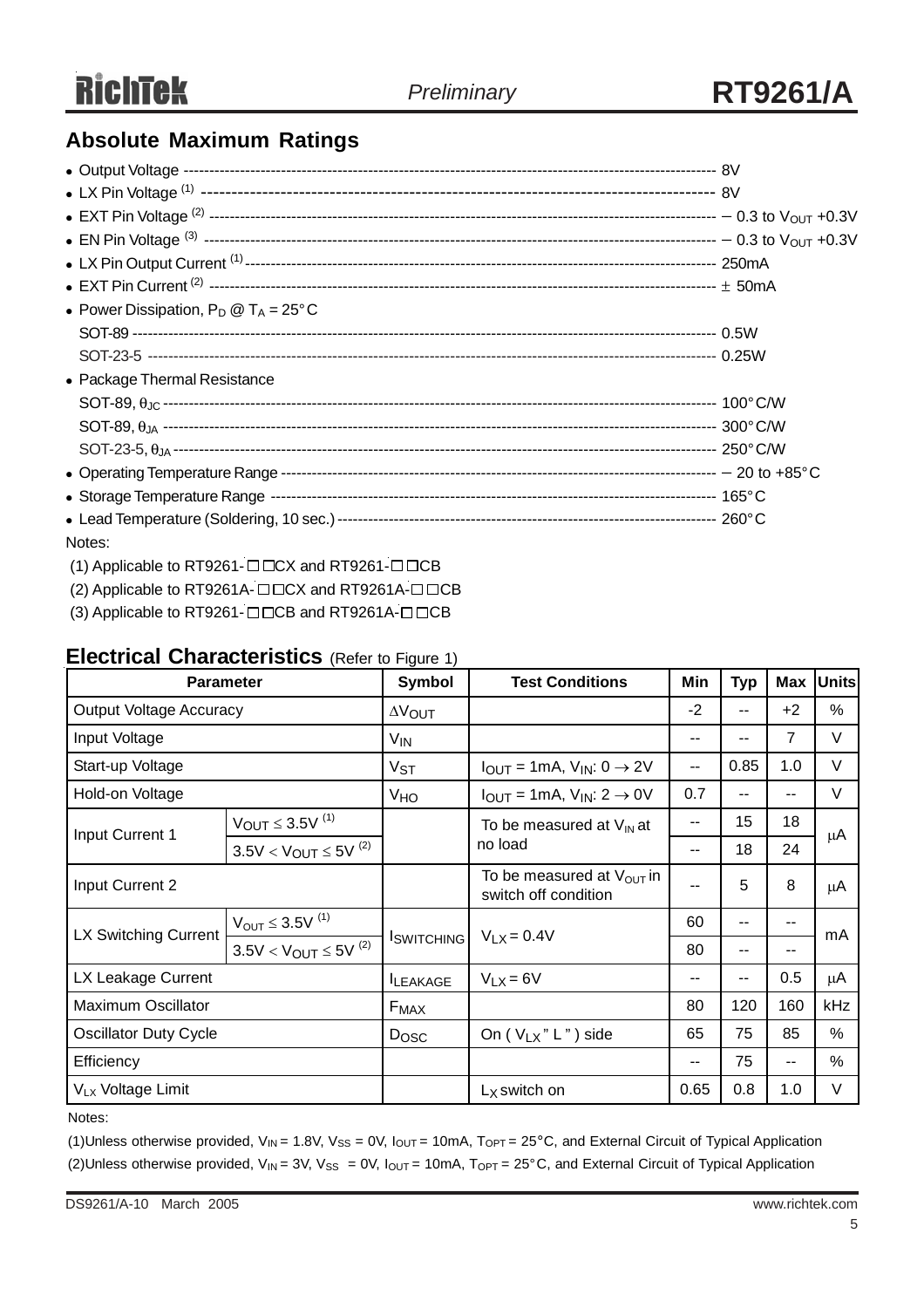# **Electrical Characteristics** (Refer to Figure 2)

|                              | <b>Parameter</b>               | Symbol          | <b>Test Conditions</b>                          | Min    | <b>Typ</b> | <b>Max</b>     | <b>Units</b> |
|------------------------------|--------------------------------|-----------------|-------------------------------------------------|--------|------------|----------------|--------------|
| Output Voltage Accuracy      |                                | <b>AVOUT</b>    |                                                 | $-2$   | --         | $+2$           | $\%$         |
| Input Voltage                |                                | V <sub>IN</sub> |                                                 | $- -$  | --         | $\overline{7}$ | V            |
| Start-up Voltage             |                                | V <sub>ST</sub> | $I_{OUT} = 1mA$ , $V_{IN}$ : 0 $\rightarrow$ 2V | $-$    | 0.85       | 1.0            | V            |
| Input Current 1              | $V_{OUT} \leq 3.5V^{(1)}$      |                 | To be measured at $V_{\text{IN}}$ at no         | --     | 30         | 50             | μA           |
|                              | $3.5V < V_{OUT} \leq 5V^{(2)}$ |                 | load                                            | $- -$  | 60         | 90             |              |
| Input Current 2              | $V_{OUT} \leq 3.5V^{(1)}$      |                 | To be measured at $V_{\text{OUT}}$ in           |        | 6          | 10             | μA           |
|                              | $3.5V < V_{OUT} \leq 5V^{(2)}$ |                 | switch off condition                            |        |            |                |              |
| EXT "H" Output               | $V_{OUT} \leq 3.5V^{(1)}$      |                 |                                                 | $-1.5$ | --         | --             | mA           |
| Current                      | $3.5V < V_{OUT} \leq 5V^{(2)}$ |                 | $V$ EXT = $V$ OUT $-$ 0.4V                      | $-2$   | --         | --             |              |
| EXT "L" Output               | $V_{OUT} \leq 3.5V^{(1)}$      |                 |                                                 | 1.5    | --         | --             | mA           |
| Current                      | $3.5V < V_{OUT} \leq 5V^{(2)}$ |                 | $V_{\text{EXT}} = 0.4V$                         | 2      | --         | --             |              |
| Maximum Oscillator Frequency |                                | $F_{MAX}$       |                                                 | 80     | 120        | 160            | kHz          |
| <b>Oscillator Duty Cycle</b> |                                | <b>Dosc</b>     | $V_{\text{EXT}}$ " H " side                     | 65     | 75         | 85             | ℅            |

Notes:

(1)Unless otherwise provided,  $V_{IN}$  = 1.8V,  $V_{SS}$  = 0V,  $I_{OUT}$  = 10mA,  $T_{OPT}$  = 25°C, and use External Circuit of Typical Application (2)Unless otherwise provided,  $V_{IN}$  = 3V,  $V_{SS}$ = 0V,  $I_{OUT}$  = 10mA,  $T_{OPT}$  = 25°C, and External Circuit of Typical Application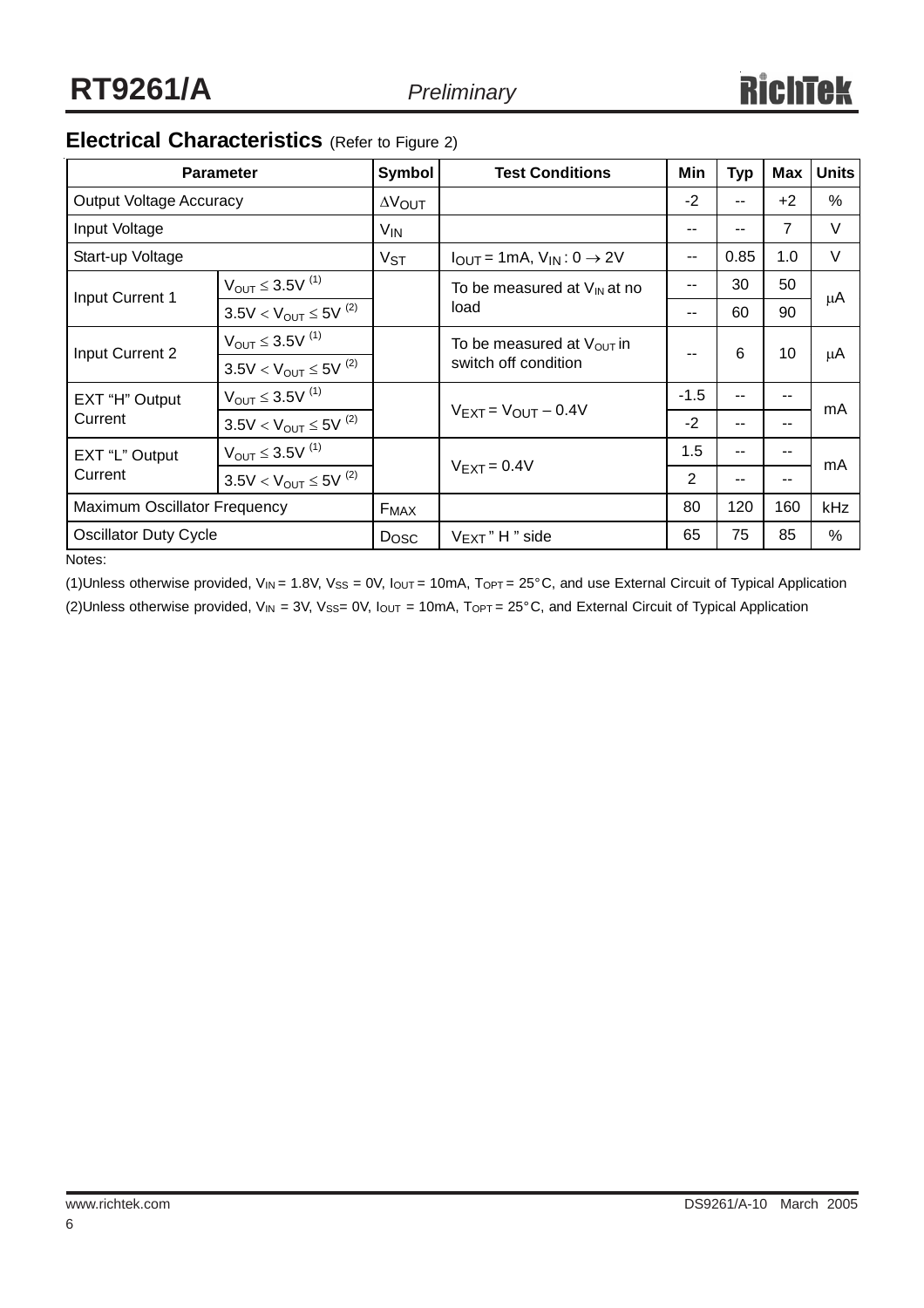### **Electrical Characteristics** (Refer to Figure 3)

|                                | <b>Parameter</b>               | <b>Symbol</b>         | <b>Test Conditions</b>                          | Min                         | <b>Typ</b>               | <b>Max</b>               |               |
|--------------------------------|--------------------------------|-----------------------|-------------------------------------------------|-----------------------------|--------------------------|--------------------------|---------------|
| <b>Output Voltage Accuracy</b> |                                | <b>AVOUT</b>          |                                                 | $-2$                        | --                       | $+2$                     | %             |
| Input Voltage                  |                                | <b>V<sub>IN</sub></b> |                                                 | --                          | $\overline{\phantom{a}}$ | $\overline{7}$           | V             |
| Start-up Voltage               |                                | <b>V<sub>ST</sub></b> | $I_{OUT} = 1mA, V_{IN}: 0 \rightarrow 2V$       | $-$                         | 0.85                     | 1.0                      | V             |
| Hold-on Voltage                |                                | <b>V<sub>HO</sub></b> | $I_{OUT} = 1mA$ , $V_{IN}$ : 2 $\rightarrow$ 0V | 0.7                         | $\overline{\phantom{a}}$ | $\overline{a}$           | V             |
| Efficiency                     | $V_{OUT}$ $\leq$ 3.5V $^{(1)}$ |                       |                                                 | $-$                         | 75                       | $\overline{\phantom{m}}$ | $\frac{0}{0}$ |
|                                | $3.5V < V_{OUT} \le 5V^{(2)}$  |                       |                                                 | $-$                         | 85                       | --                       |               |
| Input Current 1                | $V_{OUT}$ $\leq$ 3.5V $^{(1)}$ |                       | To be measured at V <sub>IN</sub> at            | $-$                         | 15                       | 18                       | μA            |
|                                | $3.5V < V_{OUT} \le 5V^{(2)}$  |                       | no load                                         | $-1$                        | 18                       | 24                       |               |
| Input Current 2                | $V_{OUT}$ $\leq$ 3.5V $^{(1)}$ |                       | To be measured at VOUT                          | --                          | 5                        | 8                        | μA            |
|                                | $3.5V < V_{OUT} \leq 5V^{(2)}$ |                       | in switch off condition                         | $-$                         | 6                        | 10                       |               |
| LX Switching                   | $V_{OUT}$ $\leq$ 3.5V $^{(1)}$ |                       |                                                 | 60                          | --                       | $-$                      | mA            |
| Current                        | $3.5V < V_{OUT} \leq 5V^{(2)}$ | <b>I</b> switching    | $V_{LX} = 0.4V$                                 | 80                          | $\overline{\phantom{a}}$ | $\overline{\phantom{a}}$ |               |
| LX Leakage Current             |                                | <b>ILEAKAGE</b>       | $V_{LX} = 6V$                                   | $-$                         | $\overline{\phantom{a}}$ | 0.5                      | μA            |
| EN "H" Level                   |                                |                       | $V_{IN} = V_{OUT} \times 0.9$                   | $0.4 \times V_{\text{OUT}}$ | --                       | $\overline{a}$           | $\vee$        |
| EN "L" Level                   |                                |                       | $V_{IN} = V_{OUT} \times 0.9$                   |                             | $\overline{\phantom{a}}$ | 0.2                      | V             |
| EN "H" Input Current           |                                |                       | $EN = VOUT$                                     | $-$                         | $-$                      | 0.5                      | μA            |
| EN " L" Input Current          |                                |                       | $EN = 0V$                                       | $-0.5$                      | --                       | $-$                      | μA            |
| Maximum Oscillator Frequency   |                                | $F_{MAX}$             |                                                 | 80                          | 120                      | 160                      | kHz           |
| <b>Oscillator Duty Cycle</b>   |                                | Dosc                  | On $(V_{LX}$ " L" ) side                        | 65                          | 75                       | 85                       | $\%$          |
| VLx Voltage Limit              |                                |                       | LX switch on                                    | 0.65                        | 0.8                      | 1.0                      | V             |

Notes:

(1)Unless otherwise provided,  $V_{IN}$  = 1.8V,  $V_{SS}$  = 0V,  $I_{OUT}$  = 10mA,  $T_{OPT}$  = 25°C, and use External Circuit of Typical Application (2)Unless otherwise provided,  $V_{IN}$  = 3V,  $V_{SS}$ = 0V,  $I_{OUT}$  = 10mA,  $T_{OPT}$  = 25°C, and External Circuit of Typical Application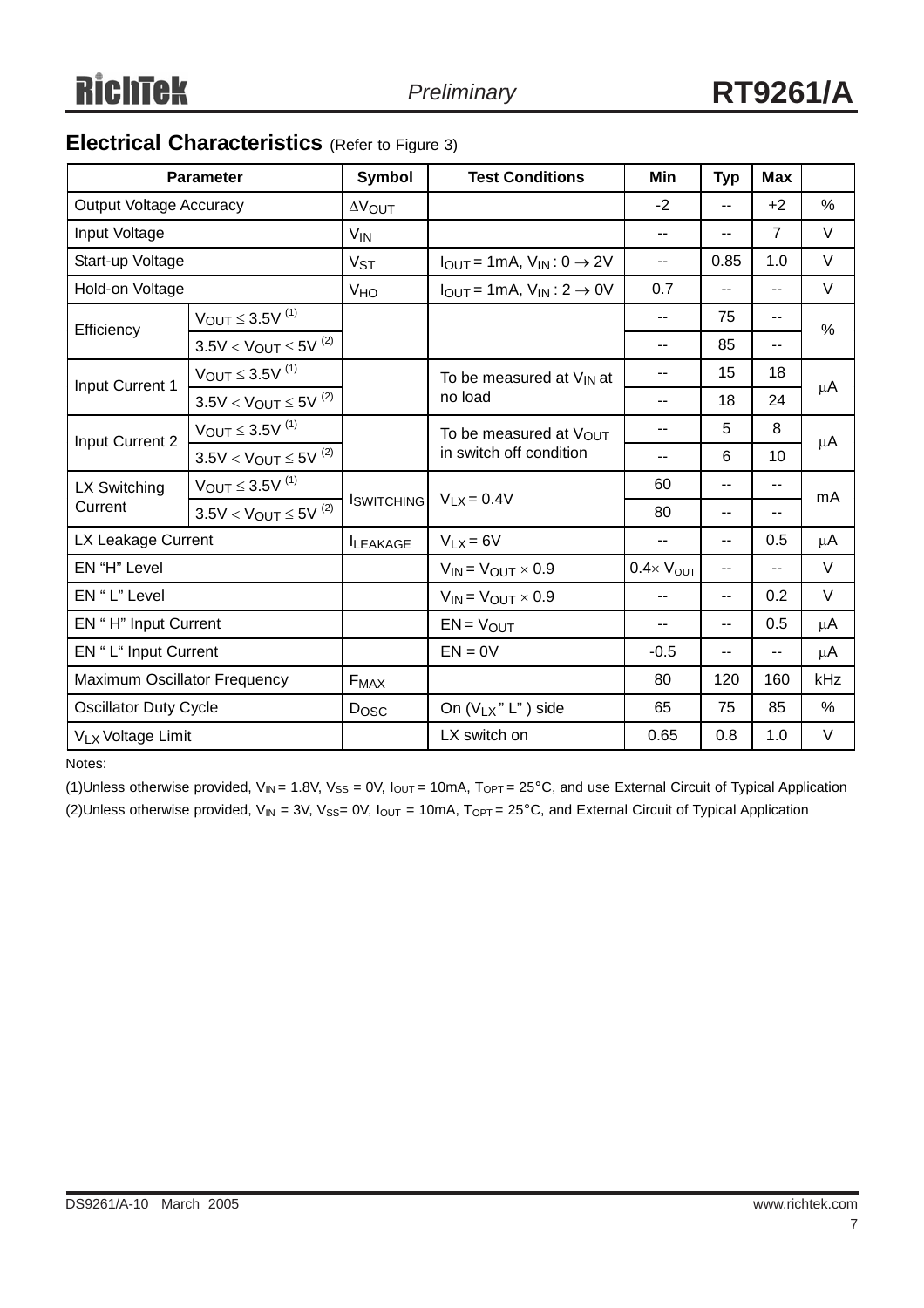# **Electrical Characteristics** (Refer to Figure 4)

|                                | <b>Parameter</b>               | <b>Symbol</b>         | <b>Test Conditions</b>                          | Min                      | <b>Typ</b>               | <b>Max</b>     | <b>Units</b> |
|--------------------------------|--------------------------------|-----------------------|-------------------------------------------------|--------------------------|--------------------------|----------------|--------------|
| <b>Output Voltage Accuracy</b> |                                | <b>AVOUT</b>          |                                                 | $-2$                     | $\overline{\phantom{a}}$ | $+2$           | $\%$         |
| Input Voltage                  |                                | <b>V<sub>IN</sub></b> |                                                 | --                       | --                       | $\overline{7}$ | V            |
| Start-up Voltage               |                                | <b>V<sub>ST</sub></b> | $I_{OUT} = 1mA$ , $V_{IN}$ : 0 $\rightarrow$ 2V | $\overline{\phantom{a}}$ | 0.85                     | 1.0            | V            |
| Efficiency                     | $V_{OUT}$ $\leq$ 3.5V $^{(1)}$ |                       |                                                 | $- -$                    | 75                       | $\overline{a}$ | $\%$         |
|                                | $3.5V < V_{OUT} \leq 5V^{(2)}$ |                       |                                                 | --                       | 85                       | $\overline{a}$ |              |
| Input Current 1                | $V_{OUT} \leq 3.5V^{(1)}$      |                       | To be measured at $V_{IN}$ at no                | --                       | 30                       | 50             | μA           |
|                                | $3.5V < V_{OUT} \le 5V^{(2)}$  |                       | load                                            | $\frac{1}{2}$            | 60                       | 90             |              |
| Input Current 2                | $V_{OUT} \leq 3.5V^{(1)}$      |                       | To be measured at Vout in                       | $- -$                    | 6                        | 10             | μA           |
|                                | $3.5V < V_{OUT} \le 5V^{(2)}$  |                       | switch off condition                            |                          |                          |                |              |
| EXT "H" Output                 | $V_{OUT} \leq 3.5V^{(1)}$      |                       | $V$ FXT = $V$ OUT - 0.4V                        | $-1.5$                   | $\overline{\phantom{a}}$ | $-$            | mA           |
| Current                        | $3.5V < V_{OUT} \le 5V^{(2)}$  |                       |                                                 | $-2$                     | $\overline{\phantom{a}}$ | $\overline{a}$ |              |
| EXT "L" Output                 | $V_{OUT} \leq 3.5V^{(1)}$      |                       | $V$ FXT = 0.4 $V$                               |                          | $\overline{\phantom{a}}$ | $\overline{a}$ | mA           |
| Current                        | $3.5V < V_{OUT} \le 5V^{(2)}$  |                       |                                                 | $\overline{2}$           | $\overline{\phantom{a}}$ | $\overline{a}$ |              |
| EN "H" Level                   |                                |                       | $V_{IN} = V_{OUT} \times 0.9$                   | $0.4 \times$ $V_{OUT}$   | --                       | $\overline{a}$ | V            |
| EN "L" Level                   |                                |                       | $V_{IN} = V_{OUT} \times 0.9$                   | --                       | --                       | 0.2            | $\vee$       |
| EN "H" Input Current           |                                |                       | $EN = VOUT$                                     | --                       | $-$                      | 0.5            | μA           |
| EN "L" Input Current           |                                |                       | $EN = 0V$                                       | $-0.5$                   | $-$                      | --             | μA           |
| Maximum Oscillator Frequency   |                                | $F_{MAX}$             |                                                 | 80                       | 120                      | 160            | kHz          |
| <b>Oscillator Duty Cycle</b>   |                                | Dosc                  | On $(V_{LX}$ " L" ) side                        | 65                       | 75                       | 85             | $\%$         |
| VLx Voltage Limit              |                                |                       | LX switch on                                    | 0.65                     | 0.8                      | 1.0            | V            |

Notes:

(1)Unless otherwise provided,  $V_{IN}$  = 1.8V,  $V_{SS}$  = 0V,  $I_{OUT}$  = 10mA,  $T_{OPT}$  = 25°C, and use External Circuit of Typical Application (2)Unless otherwise provided,  $V_{IN} = 3V$ ,  $V_{SS} = 0V$ ,  $I_{OUT} = 10mA$ ,  $T_{OPT}$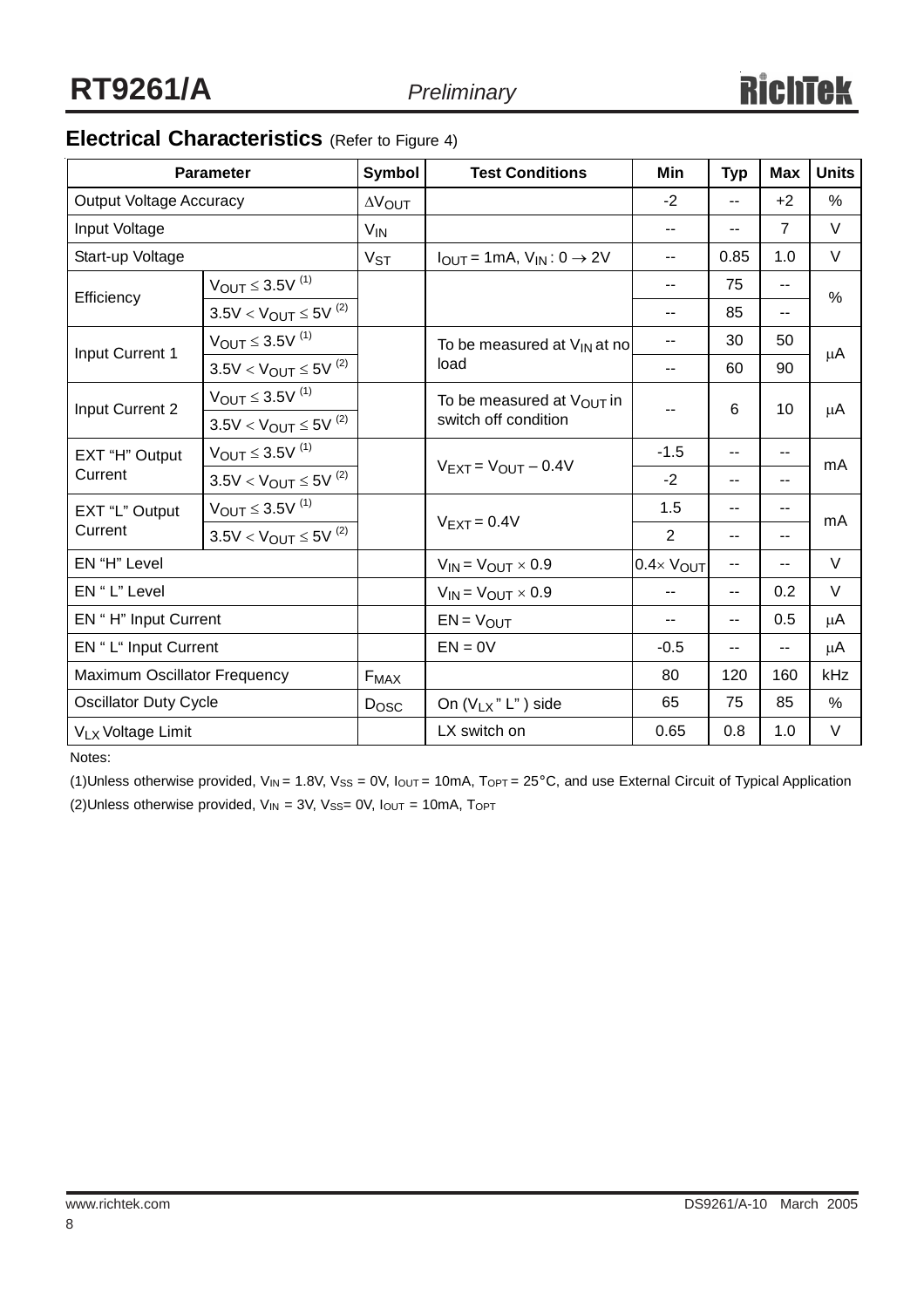### **Typical Operating Characteristics**









**Output Voltage vs. Temperature**





DS9261/A-10 March 2005 www.richtek.com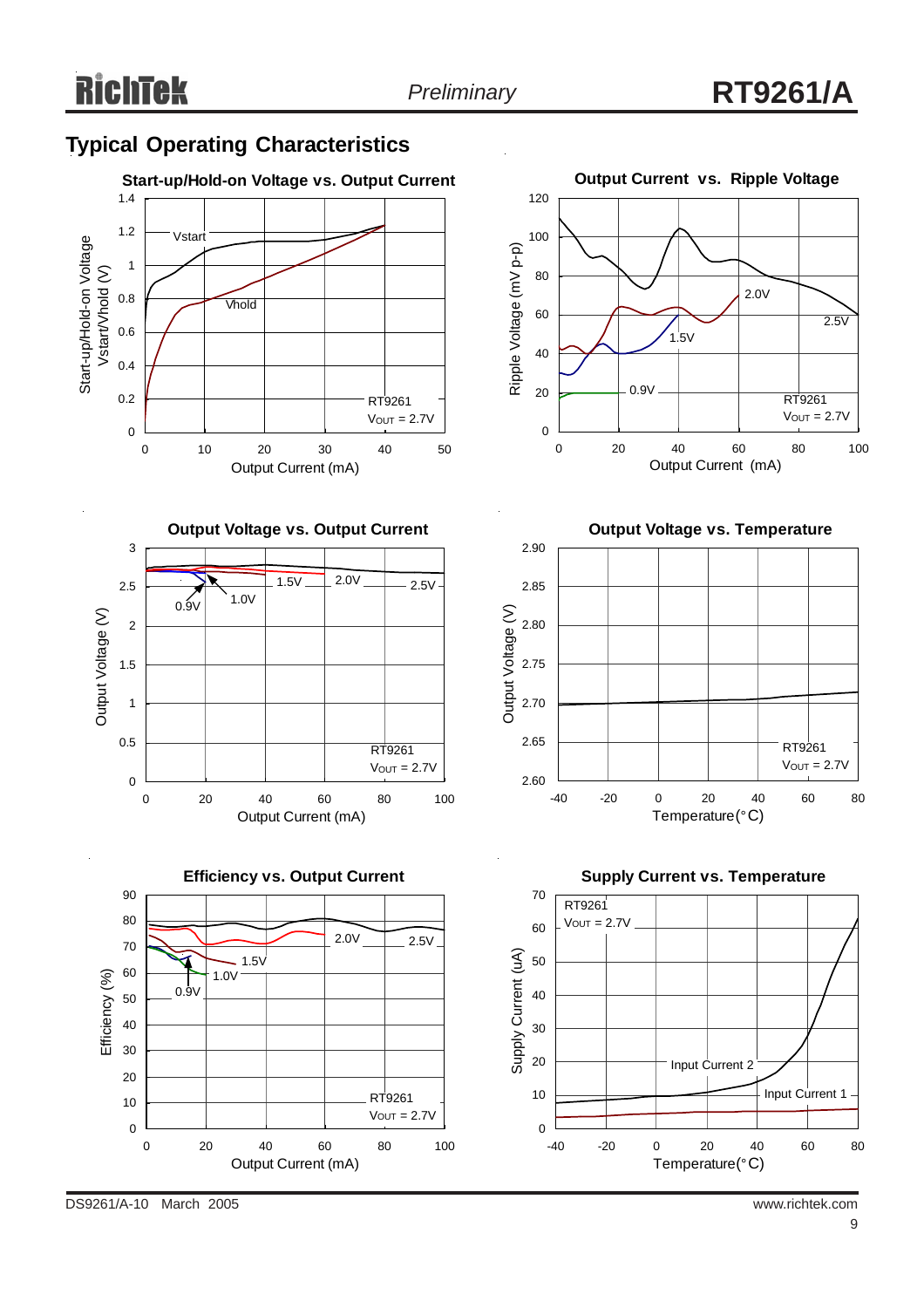

10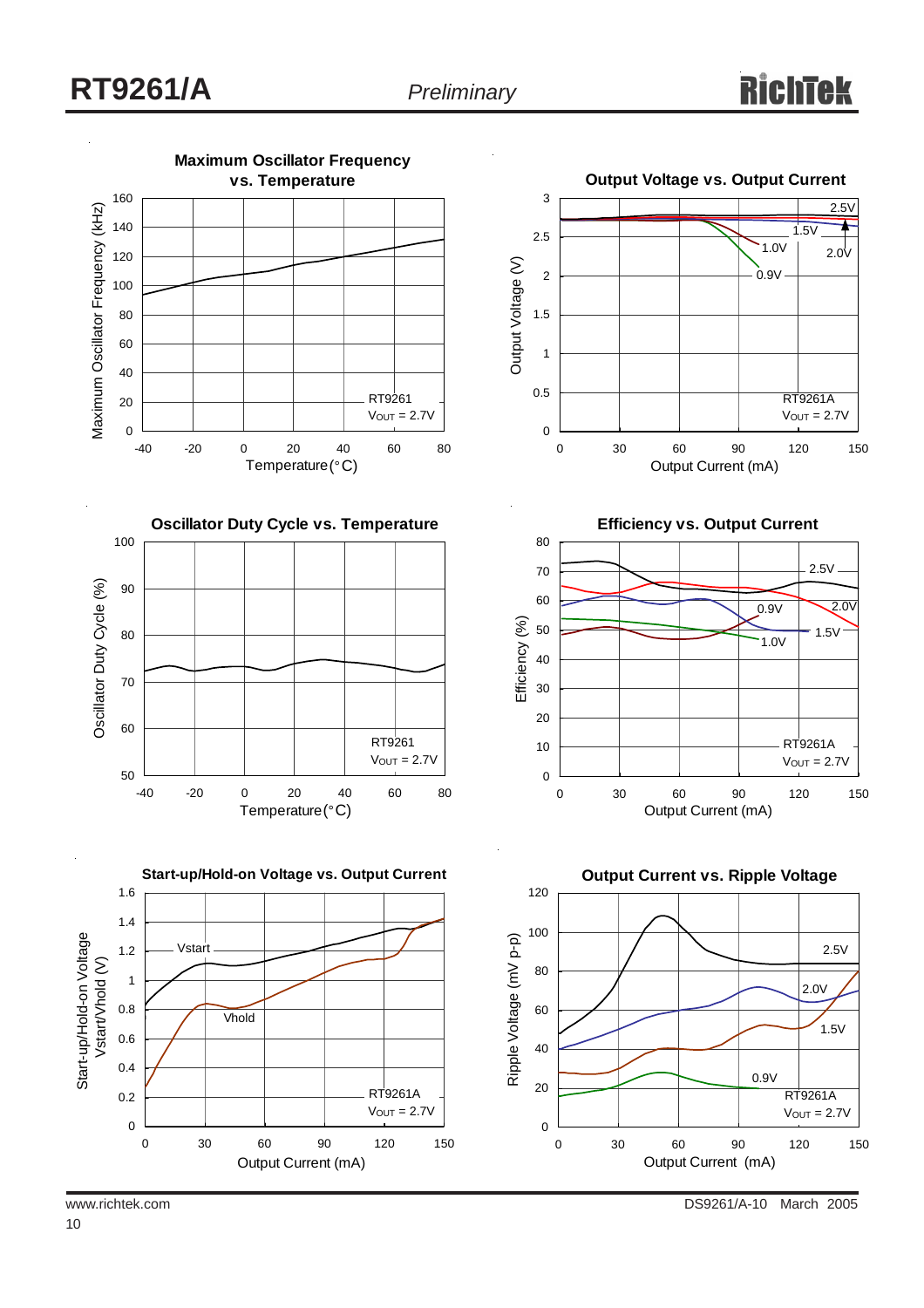# **Outline Dimension**



|                |       | <b>Dimensions In Millimeters</b> | <b>Dimensions In Inches</b> |            |  |  |
|----------------|-------|----------------------------------|-----------------------------|------------|--|--|
| Symbol         | Min   | Max                              | Min                         | <b>Max</b> |  |  |
| A              | 0.889 | 1.295                            | 0.035                       | 0.051      |  |  |
| A <sub>1</sub> | 0.000 | 0.152                            | 0.000                       | 0.006      |  |  |
| B              | 1.397 | 1.803                            | 0.055                       | 0.071      |  |  |
| b              | 0.356 | 0.559                            | 0.014                       | 0.022      |  |  |
| C              | 2.591 | 2.997                            | 0.102                       | 0.118      |  |  |
| D              | 2.692 | 3.099                            | 0.106                       | 0.122      |  |  |
| е              | 0.838 | 1.041                            | 0.033                       | 0.041      |  |  |
| н              | 0.080 | 0.254                            | 0.003                       | 0.010      |  |  |
|                | 0.300 | 0.610                            | 0.012                       | 0.024      |  |  |

**SOT-23-5 Surface Mount Package**